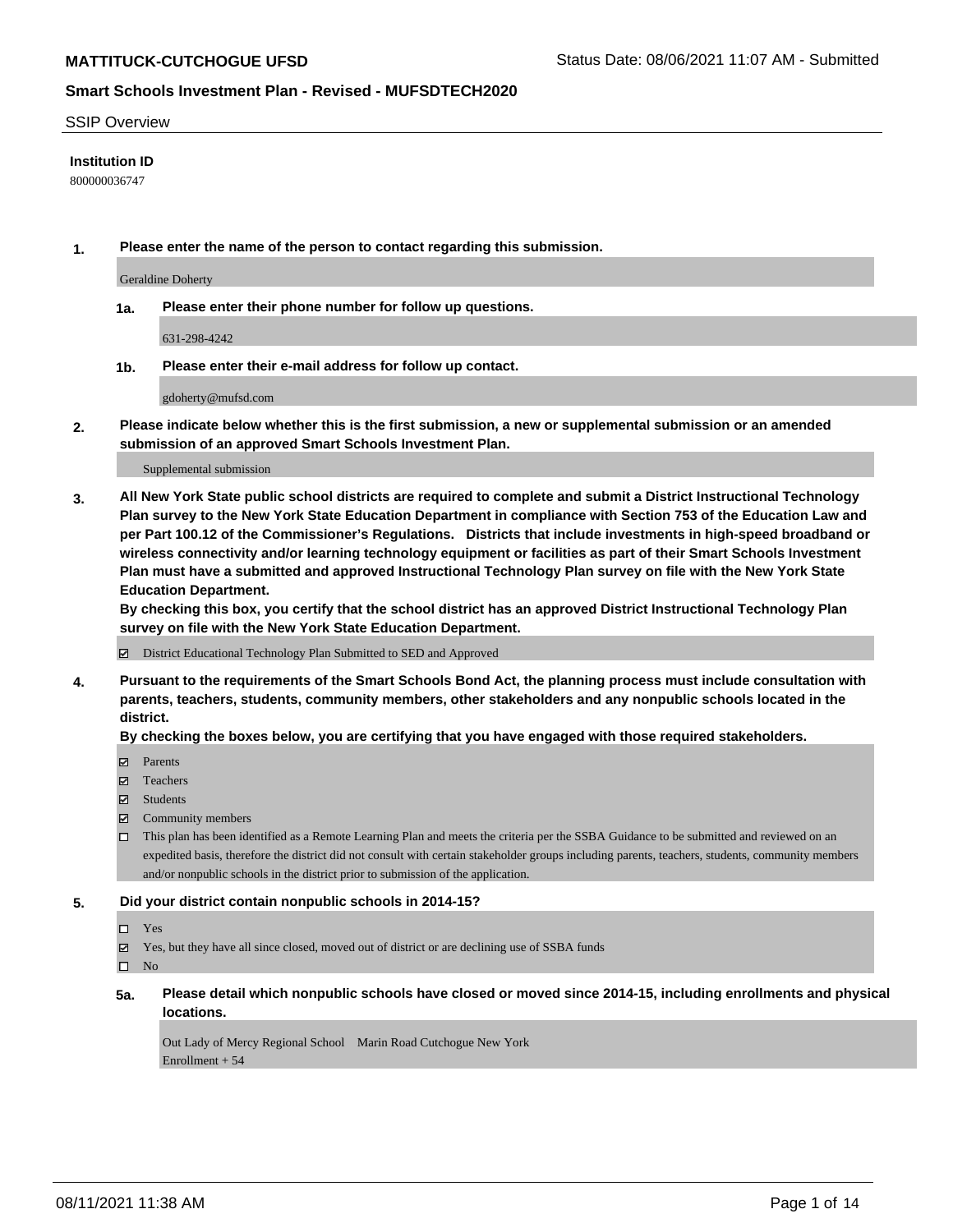#### SSIP Overview

**6. Certify that the following required steps have taken place by checking the boxes below:**

- The district developed and the school board approved a preliminary Smart Schools Investment Plan.
- The preliminary plan was posted on the district website for at least 30 days. The district included an address to which any written comments on the plan should be sent.
- $\boxtimes$  The school board conducted a hearing that enabled stakeholders to respond to the preliminary plan. This hearing may have occured as part of a normal Board meeting, but adequate notice of the event must have been provided through local media and the district website for at least two weeks prior to the meeting.
- The district prepared a final plan for school board approval and such plan has been approved by the school board.
- $\boxtimes$  The final proposed plan that has been submitted has been posted on the district's website.
- This Plan has been identified as a Remote Learning Plan and meets the criteria per the SSBA Guidance to be submitted and reviewed on an expedited basis, therefore this plan has not met certain stakeholder engagement requirements including, consulting with nonpublic schools in advance of plan submission, having the school board conduct a hearing on the plan and/or posting the plan to the district website for a minimum of 30 days. This district will post the Remote Learning Plan to the district's website upon submission of the application.
- **6a. Please upload the proposed Smart Schools Investment Plan (SSIP) that was posted on the district's website, along with any supporting materials. Note that this should be different than your recently submitted Educational Technology Survey. The Final SSIP, as approved by the School Board, should also be posted on the website and remain there during the course of the projects contained therein.**

MUFSD Preliminary Smart Schools Investment Plan for BOE Presentation.pdf APPROVED Smart Schools Investment Plan - MATTITUCK-CUTCHOGUE UFSD.pdf

**6b. Enter the webpage address where the final Smart Schools Investment Plan is posted. The Plan should remain posted for the life of the included projects.**

https://www.mufsd.com/cms/one.aspx?portalId=261404&pageId=867300

**7. Please enter an estimate of the total number of students and staff that will benefit from this Smart Schools Investment Plan based on the cumulative projects submitted to date.**

1,158

**8. An LEA/School District may partner with one or more other LEA/School Districts to form a consortium to pool Smart Schools Bond Act funds for a project that meets all other Smart School Bond Act requirements. Each school district participating in the consortium will need to file an approved Smart Schools Investment Plan for the project and submit a signed Memorandum of Understanding that sets forth the details of the consortium including the roles of each respective district.**

 $\Box$  The district plans to participate in a consortium to partner with other school district(s) to implement a Smart Schools project.

**9. Please enter the name and 6-digit SED Code for each LEA/School District participating in the Consortium.**

| <b>Partner LEA/District</b> | ISED BEDS Code |
|-----------------------------|----------------|
| (No Response)               | (No Response)  |

**10. Please upload a signed Memorandum of Understanding with all of the participating Consortium partners.**

(No Response)

**11. Your district's Smart Schools Bond Act Allocation is:**

\$273,511

**12. Final 2014-15 BEDS Enrollment to calculate Nonpublic Sharing Requirement**

|            | <b>Public Enrollment</b> | Nonpublic Enrollment | Total Enrollment | Nonpublic Percentage |
|------------|--------------------------|----------------------|------------------|----------------------|
| Enrollment | ,304                     |                      | 1.304.00         | 0.00                 |

**13. This table compares each category budget total, as entered in that category's page, to the total expenditures listed**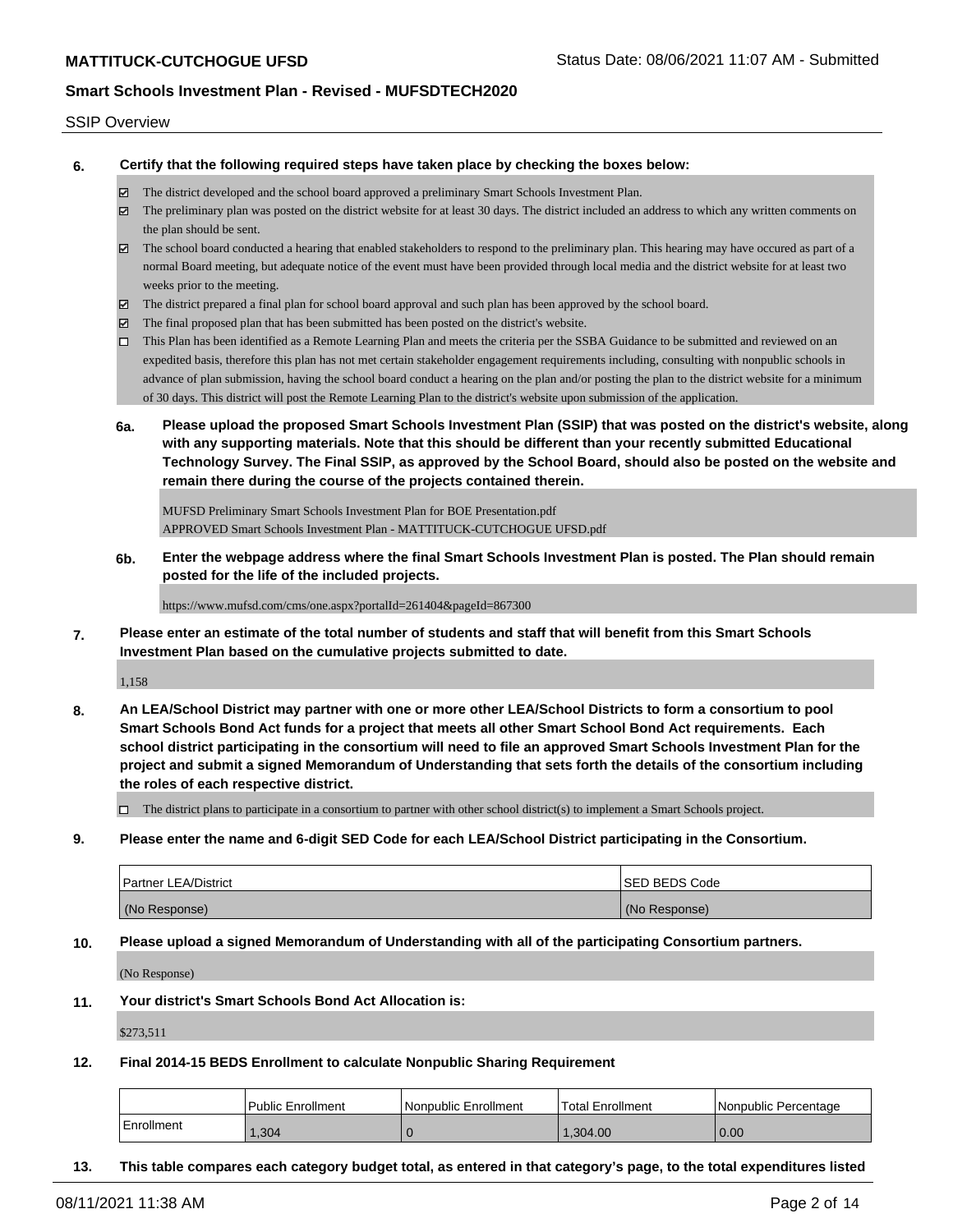SSIP Overview

# **in the category's expenditure table. Any discrepancies between the two must be resolved before submission.**

|                                            | Sub-Allocations | <b>Expenditure Totals</b> | Difference |
|--------------------------------------------|-----------------|---------------------------|------------|
| <b>School Connectivity</b>                 | 0.00            | 0.00                      | 0.00       |
| Connectivity Projects for<br>Communities   | 0.00            | 0.00                      | 0.00       |
| <b>Classroom Technology</b>                | 7,707.00        | 7,707.00                  | 0.00       |
| Pre-Kindergarten Classrooms                | 0.00            | 0.00                      | 0.00       |
| Replace Transportable<br><b>Classrooms</b> | 0.00            | 0.00                      | 0.00       |
| High-Tech Security Features                | 0.00            | 0.00                      | 0.00       |
| Nonpublic Loan                             | 0.00            | 0.00                      | 0.00       |
| Totals:                                    | 7,707           | 7,707                     | 0          |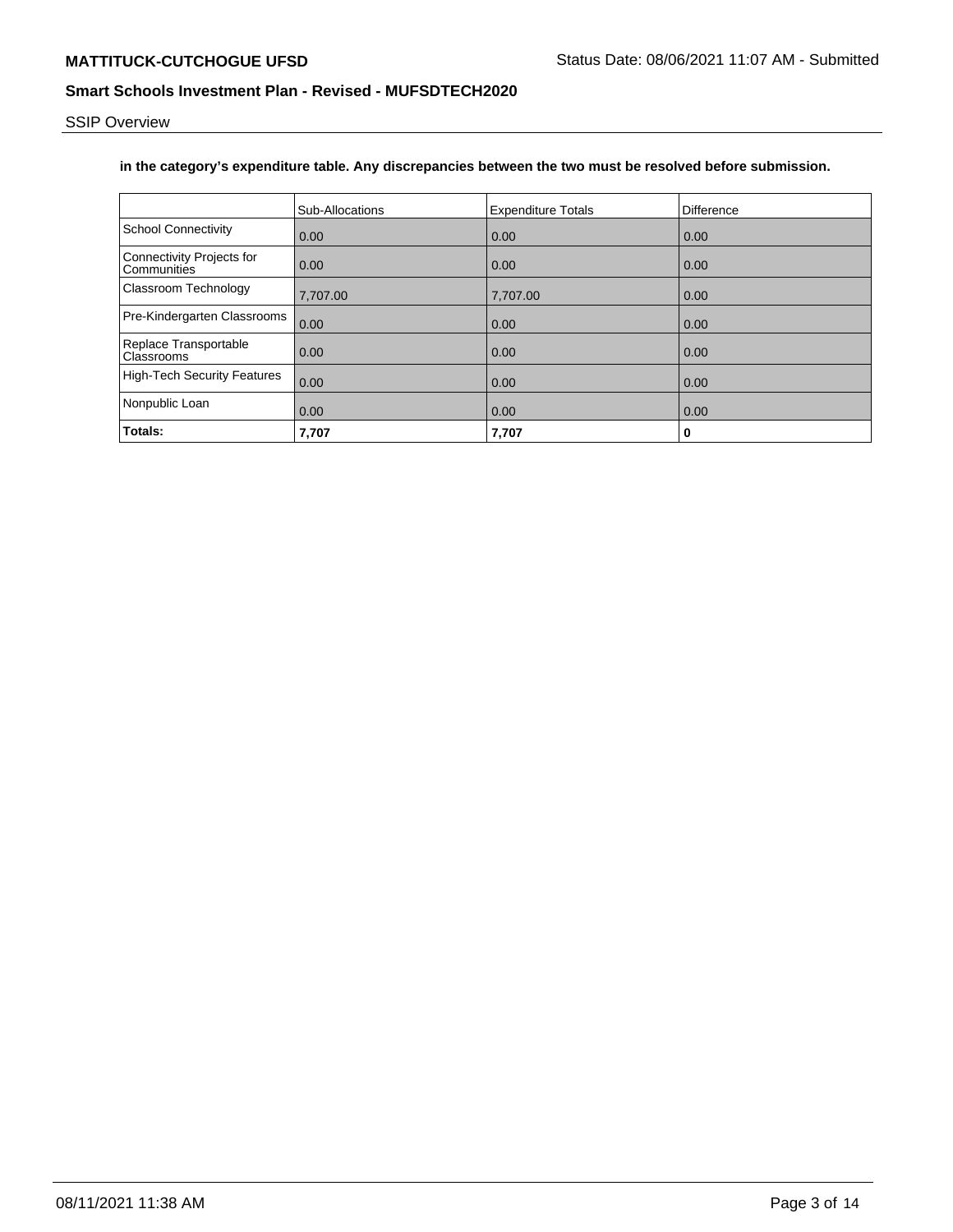School Connectivity

- **1. In order for students and faculty to receive the maximum benefit from the technology made available under the Smart Schools Bond Act, their school buildings must possess sufficient connectivity infrastructure to ensure that devices can be used during the school day. Smart Schools Investment Plans must demonstrate that:**
	- **• sufficient infrastructure that meets the Federal Communications Commission's 100 Mbps per 1,000 students standard currently exists in the buildings where new devices will be deployed, or**
	- **• is a planned use of a portion of Smart Schools Bond Act funds, or**
	- **• is under development through another funding source.**

**Smart Schools Bond Act funds used for technology infrastructure or classroom technology investments must increase the number of school buildings that meet or exceed the minimum speed standard of 100 Mbps per 1,000 students and staff within 12 months. This standard may be met on either a contracted 24/7 firm service or a "burstable" capability. If the standard is met under the burstable criteria, it must be:**

**1. Specifically codified in a service contract with a provider, and**

**2. Guaranteed to be available to all students and devices as needed, particularly during periods of high demand, such as computer-based testing (CBT) periods.**

**Please describe how your district already meets or is planning to meet this standard within 12 months of plan submission.**

(No Response)

**1a. If a district believes that it will be impossible to meet this standard within 12 months, it may apply for a waiver of this requirement, as described on the Smart Schools website. The waiver must be filed and approved by SED prior to submitting this survey.**

 $\Box$  By checking this box, you are certifying that the school district has an approved waiver of this requirement on file with the New York State Education Department.

**2. Connectivity Speed Calculator (Required). If the district currently meets the required speed, enter "Currently Met" in the last box: Expected Date When Required Speed Will be Met.**

|                  | l Number of     | Required Speed | Current Speed in | Expected Speed  | <b>Expected Date</b>                    |
|------------------|-----------------|----------------|------------------|-----------------|-----------------------------------------|
|                  | <b>Students</b> | In Mbps        | l Mbps           | Ito be Attained | When Required                           |
|                  |                 |                |                  |                 | l Within 12 Months ISpeed Will be Met l |
| Calculated Speed | (No Response)   | 0.00           | (No Response)    | (No Response)   | (No Response)                           |

**3. Describe how you intend to use Smart Schools Bond Act funds for high-speed broadband and/or wireless connectivity projects in school buildings.**

(No Response)

**4. Describe the linkage between the district's District Instructional Technology Plan and how the proposed projects will improve teaching and learning. (There should be a link between your response to this question and your responses to Question 1 in Section IV - NYSED Initiatives Alignment: "Explain how the district use of instructional technology will serve as a part of a comprehensive and sustained effort to support rigorous academic standards attainment and performance improvement for students."** 

**Your answer should also align with your answers to the questions in Section II - Strategic Technology Planning and the associated Action Steps in Section III - Action Plan.)**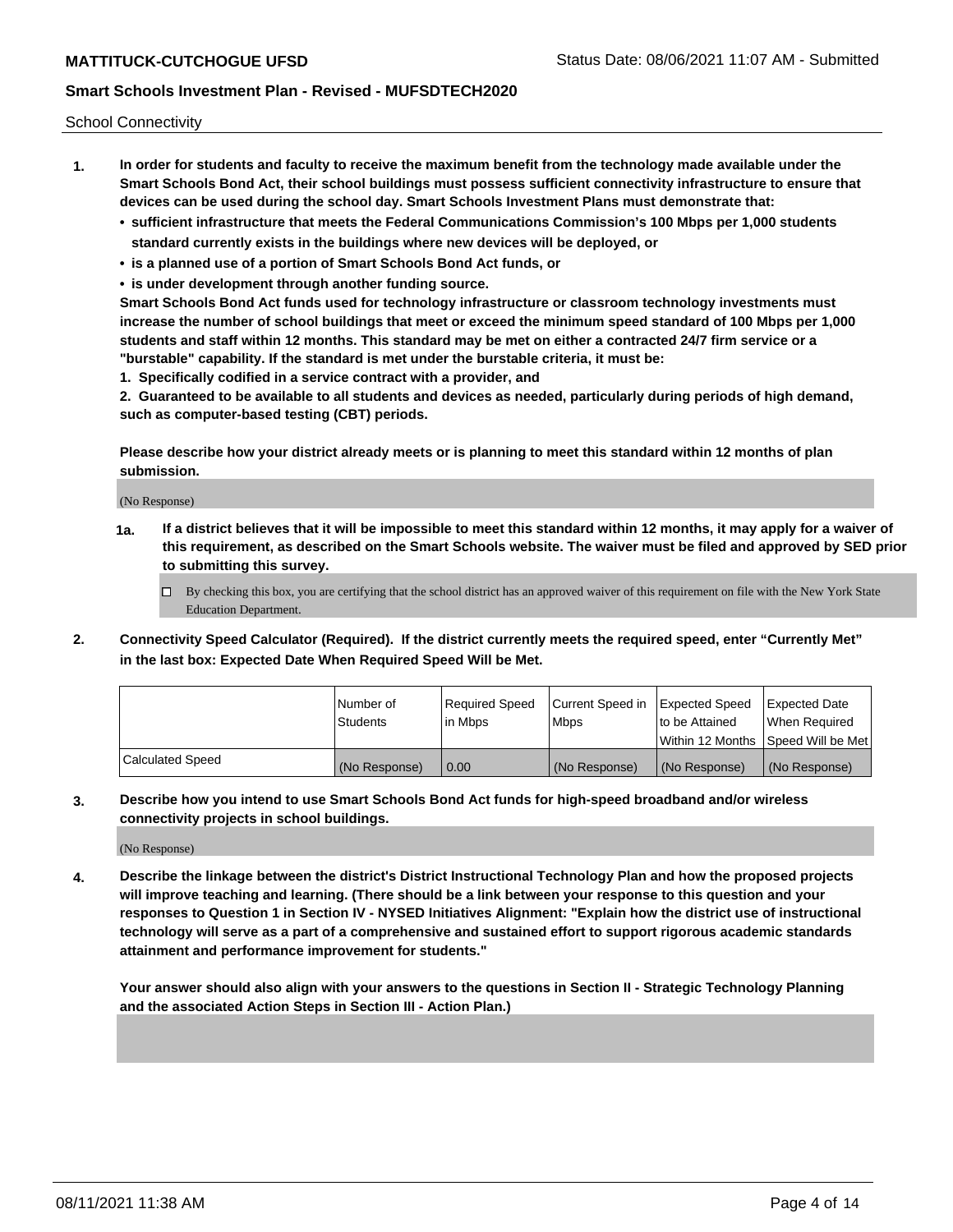School Connectivity

**5. If the district wishes to have students and staff access the Internet from wireless devices within the school building, or in close proximity to it, it must first ensure that it has a robust Wi-Fi network in place that has sufficient bandwidth to meet user demand.**

**Please describe how you have quantified this demand and how you plan to meet this demand.**

(No Response)

**6. Smart Schools plans with any expenditures in the School Connectivity category require a project number from the Office of Facilities Planning. Districts must submit an SSBA LOI and receive project numbers prior to submitting the SSIP. As indicated on the LOI, some projects may be eligible for a streamlined review and will not require a building permit.**

**Please indicate on a separate row each project number given to you by the Office of Facilities Planning.**

| Project Number |  |
|----------------|--|
|                |  |
| (No Response)  |  |

**7. Certain high-tech security and connectivity infrastructure projects may be eligible for an expedited review process as determined by the Office of Facilities Planning.**

**Was your project deemed eligible for streamlined review?**

(No Response)

**8. Include the name and license number of the architect or engineer of record.**

| Name          | License Number |
|---------------|----------------|
| (No Response) | (No Response)  |

#### **9. Public Expenditures – Loanable (Counts toward the nonpublic loan calculation)**

| Select the allowable expenditure type.      | <b>PUBLIC</b> Items to be | Quantity         | <b>ICost Per Item</b> | Total Cost |
|---------------------------------------------|---------------------------|------------------|-----------------------|------------|
| Repeat to add another item under each type. | l Purchased               |                  |                       |            |
| <b>Other Costs</b>                          | (No Response)             | (No<br>Response) | (No<br>Response)      | 0.00       |
|                                             |                           | O                | 0.00                  |            |

#### **10. Public Expenditures – Non-Loanable (Does not count toward nonpublic loan calculation)**

| Select the allowable expenditure<br>type.<br>Repeat to add another item under | <b>PUBLIC</b> Items to be purchased | Quantity      | Cost per Item | <b>Total Cost</b> |
|-------------------------------------------------------------------------------|-------------------------------------|---------------|---------------|-------------------|
| each type.<br>(No Response)                                                   | (No Response)                       | (No Response) | (No Response) | 0.00              |
|                                                                               |                                     | 0             | 0.00          |                   |

#### **11. Final 2014-15 BEDS Enrollment to calculate Nonpublic Sharing Requirement (no changes allowed.)**

|            | <b>Public Enrollment</b> | Nonpublic Enrollment | Total Enrollment | Nonpublic Percentage |
|------------|--------------------------|----------------------|------------------|----------------------|
| Enrollment | .304                     |                      | 1.304.00         | 0.00                 |

**12. Total Public Budget - Loanable (Counts toward the nonpublic loan calculation)**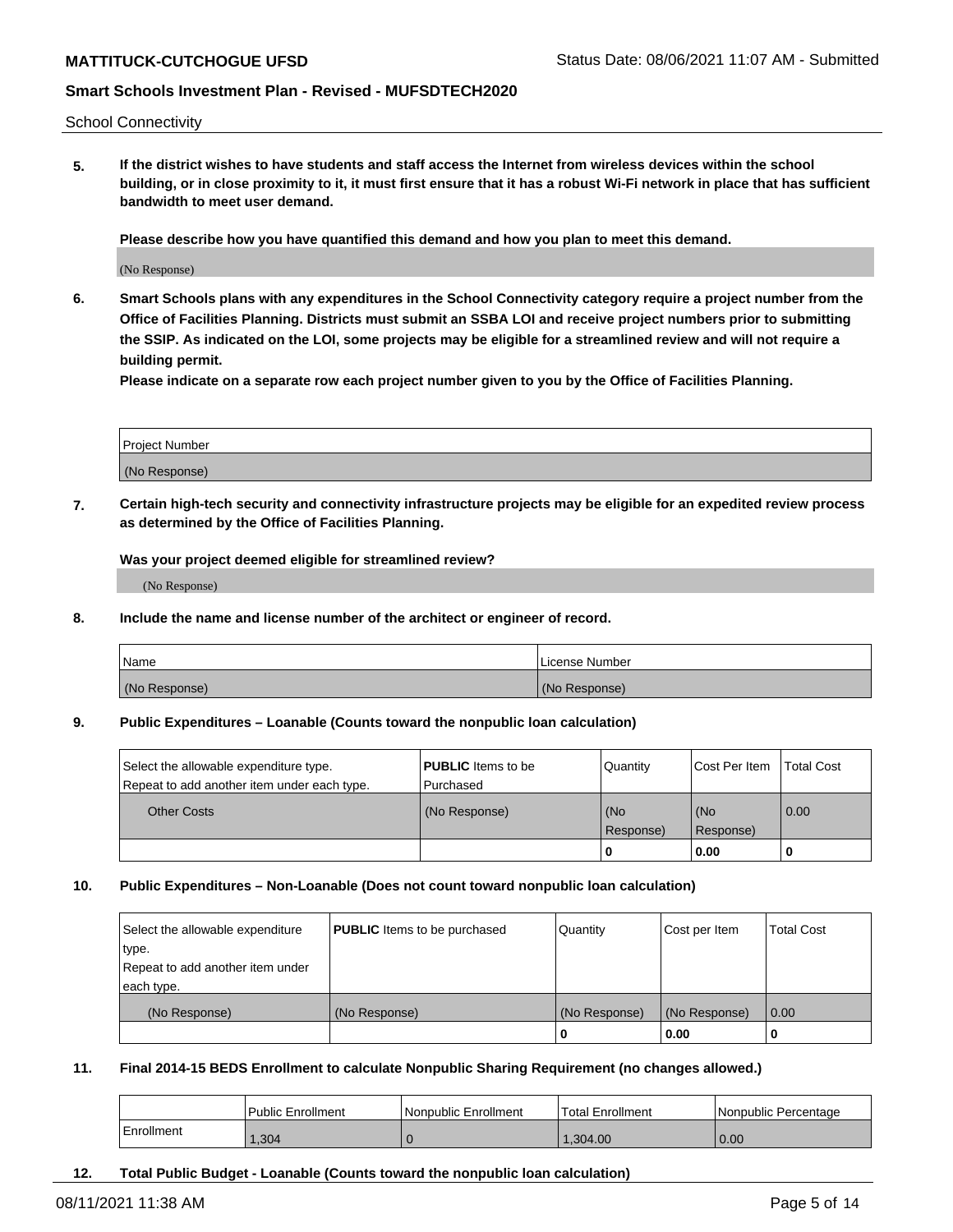School Connectivity

|                                               | <b>Public Allocations</b> | <b>Estimated Nonpublic Loan</b> | <b>Estimated Total Sub-Allocations</b> |
|-----------------------------------------------|---------------------------|---------------------------------|----------------------------------------|
|                                               |                           | Amount                          |                                        |
| Network/Access Costs                          | (No Response)             | 0.00                            | 0.00                                   |
| School Internal Connections and<br>Components | (No Response)             | 0.00                            | 0.00                                   |
| Other                                         | (No Response)             | 0.00                            | 0.00                                   |
| Totals:                                       | 0.00                      | 0                               | u                                      |

# **13. Total Public Budget – Non-Loanable (Does not count toward the nonpublic loan calculation)**

|                                            | Sub-          |
|--------------------------------------------|---------------|
|                                            | Allocation    |
| Network/Access Costs                       | (No Response) |
| <b>Outside Plant Costs</b>                 | (No Response) |
| School Internal Connections and Components | (No Response) |
| <b>Professional Services</b>               | (No Response) |
| Testing                                    | (No Response) |
| <b>Other Upfront Costs</b>                 | (No Response) |
| <b>Other Costs</b>                         | (No Response) |
| Totals:                                    | 0.00          |

### **14. School Connectivity Totals**

|                          | Total Sub-Allocations |
|--------------------------|-----------------------|
| Total Loanable Items     | 0.00                  |
| Total Non-Ioanable Items | 0.00                  |
| <b>Totals:</b>           |                       |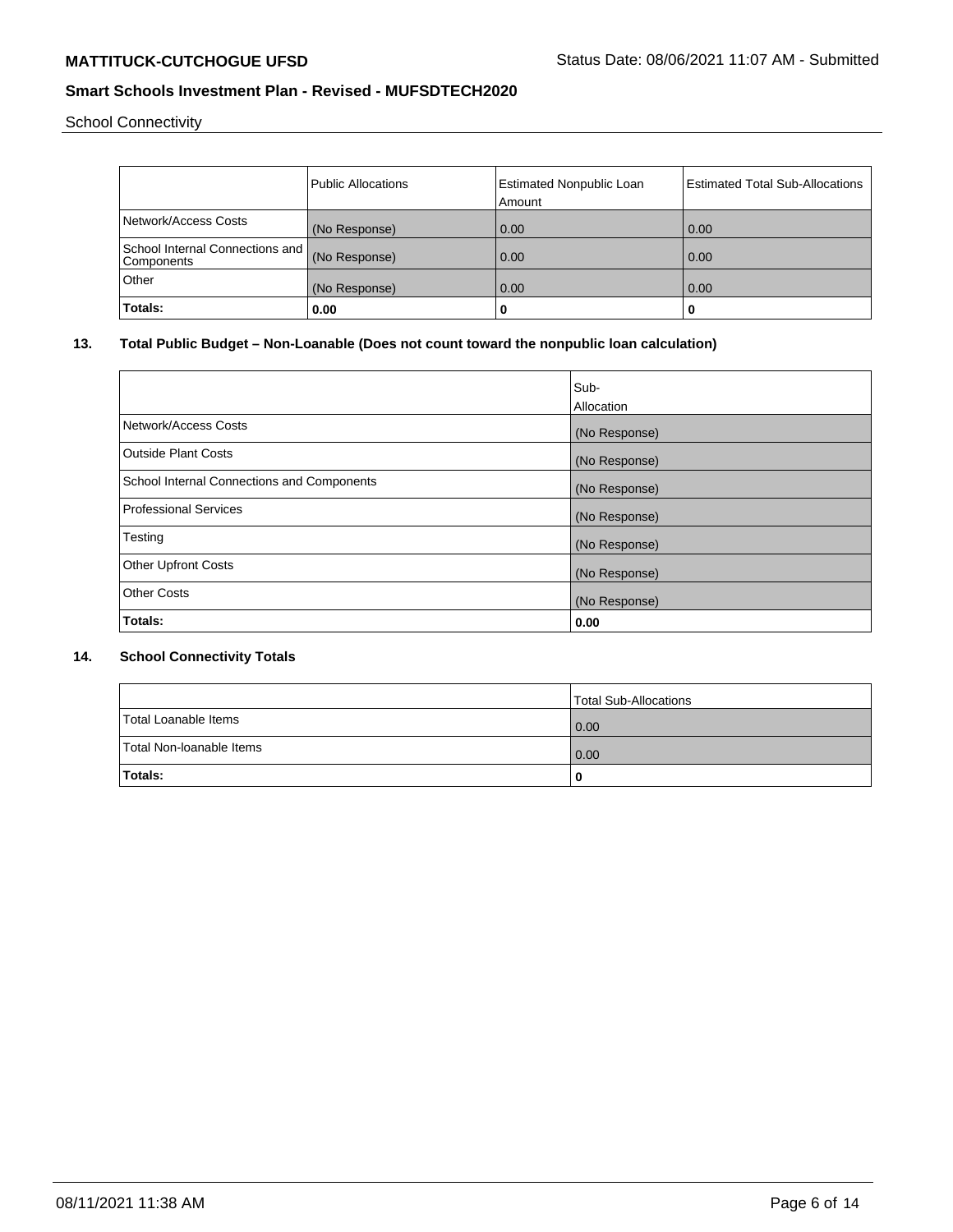Community Connectivity (Broadband and Wireless)

**1. Describe how you intend to use Smart Schools Bond Act funds for high-speed broadband and/or wireless connectivity projects in the community.**

(No Response)

**2. Please describe how the proposed project(s) will promote student achievement and increase student and/or staff access to the Internet in a manner that enhances student learning and/or instruction outside of the school day and/or school building.**

(No Response)

**3. Community connectivity projects must comply with all the necessary local building codes and regulations (building and related permits are not required prior to plan submission).**

 $\Box$  I certify that we will comply with all the necessary local building codes and regulations.

**4. Please describe the physical location of the proposed investment.**

(No Response)

**5. Please provide the initial list of partners participating in the Community Connectivity Broadband Project, along with their Federal Tax Identification (Employer Identification) number.**

| <b>Project Partners</b> | l Federal ID # |
|-------------------------|----------------|
| (No Response)           | (No Response)  |

**6. Please detail the type, quantity, per unit cost and total cost of the eligible items under each sub-category.**

| Select the allowable expenditure | Item to be purchased | Quantity      | Cost per Item | <b>Total Cost</b> |
|----------------------------------|----------------------|---------------|---------------|-------------------|
| type.                            |                      |               |               |                   |
| Repeat to add another item under |                      |               |               |                   |
| each type.                       |                      |               |               |                   |
| (No Response)                    | (No Response)        | (No Response) | (No Response) | 0.00              |
|                                  |                      | o             | 0.00          |                   |

**7. If you are submitting an allocation for Community Connectivity, complete this table.**

**Note that the calculated Total at the bottom of the table must equal the Total allocation for this category that you entered in the SSIP Overview overall budget.**

|                                    | Sub-Allocation |
|------------------------------------|----------------|
| Network/Access Costs               | (No Response)  |
| Outside Plant Costs                | (No Response)  |
| <b>Tower Costs</b>                 | (No Response)  |
| <b>Customer Premises Equipment</b> | (No Response)  |
| <b>Professional Services</b>       | (No Response)  |
| Testing                            | (No Response)  |
| <b>Other Upfront Costs</b>         | (No Response)  |
| <b>Other Costs</b>                 | (No Response)  |
| Totals:                            | 0.00           |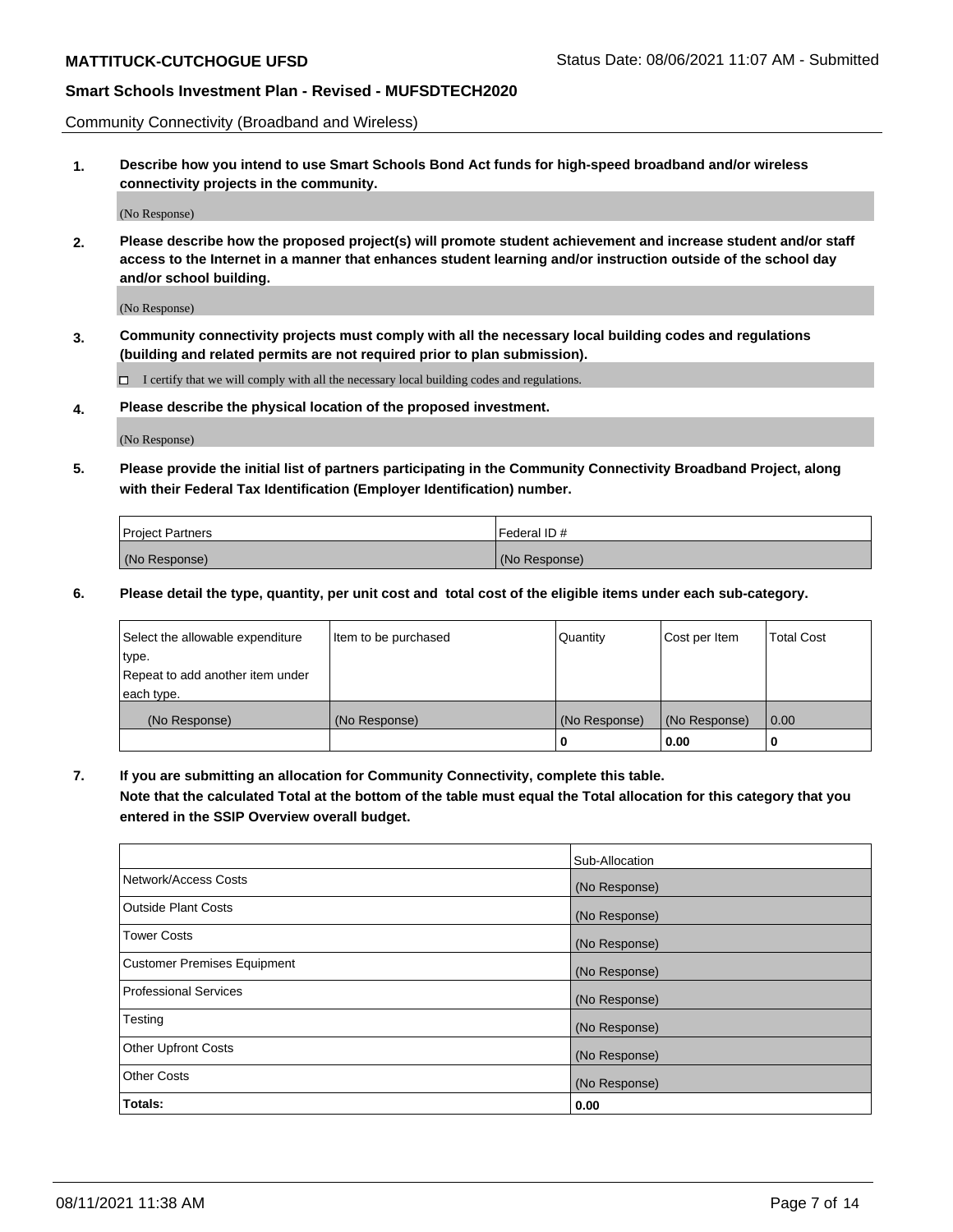#### Classroom Learning Technology

**1. In order for students and faculty to receive the maximum benefit from the technology made available under the Smart Schools Bond Act, their school buildings must possess sufficient connectivity infrastructure to ensure that devices can be used during the school day. Smart Schools Investment Plans must demonstrate that sufficient infrastructure that meets the Federal Communications Commission's 100 Mbps per 1,000 students standard currently exists in the buildings where new devices will be deployed, or is a planned use of a portion of Smart Schools Bond Act funds, or is under development through another funding source. Smart Schools Bond Act funds used for technology infrastructure or classroom technology investments must increase the number of school buildings that meet or exceed the minimum speed standard of 100 Mbps per 1,000 students and staff within 12 months. This standard may be met on either a contracted 24/7 firm service or a "burstable" capability. If the standard is met under the burstable criteria, it must be:**

**1. Specifically codified in a service contract with a provider, and**

**2. Guaranteed to be available to all students and devices as needed, particularly during periods of high demand, such as computer-based testing (CBT) periods.**

**Please describe how your district already meets or is planning to meet this standard within 12 months of plan submission.**

Currently, we use LightPath as our ISP provider. LightPath offers high throughput and high performance usage levels with flexibly which is built into our current service. This will allow us to simply purchase the additional bandwidth required as needed. LightPath offers High-speed throughput with the option increase to a dedicated 150 MB internet when we are ready for additional monthly cost. LightPath offers additional increments as neededWe meet or exceed the expectiation. We have 10 g uplink fiber WAN between our Jr. Sr. HS/Business Offices/Elementary School. We have 1G internet access. We have been participating in Computer Based Testing for the past three years and have experienced no issues with connectivity.

- **1a. If a district believes that it will be impossible to meet this standard within 12 months, it may apply for a waiver of this requirement, as described on the Smart Schools website. The waiver must be filed and approved by SED prior to submitting this survey.**
	- By checking this box, you are certifying that the school district has an approved waiver of this requirement on file with the New York State Education Department.
- **2. Connectivity Speed Calculator (Required). If the district currently meets the required speed, enter "Currently Met" in the last box: Expected Date When Required Speed Will be Met.**

|                  | INumber of | Required Speed | l Current Speed in | Expected Speed   | <b>Expected Date</b>                 |
|------------------|------------|----------------|--------------------|------------------|--------------------------------------|
|                  | Students   | in Mbps        | <b>Mbps</b>        | Ito be Attained  | When Required                        |
|                  |            |                |                    |                  | Within 12 Months 1Speed Will be Met1 |
| Calculated Speed | 1.304      | 130.40         | <b>1000 Mbps</b>   | <b>1000 Mbps</b> | completed                            |

**3. If the district wishes to have students and staff access the Internet from wireless devices within the school building, or in close proximity to it, it must first ensure that it has a robust Wi-Fi network in place that has sufficient bandwidth to meet user demand.**

**Please describe how you have quantified this demand and how you plan to meet this demand.**

We used our first SmartSchools submission to build a robust network. We currently have CISCO WIFI with controller to mangage WIFI in both Jr.Sr. HS and Elementary School. We have successfully participated in Computer Based Testing for past three years with no connectivity issues. We are currently a k-12 one:one district - we have sufficient WIFI access and internet access to support this initiative.

**4. All New York State public school districts are required to complete and submit an Instructional Technology Plan survey to the New York State Education Department in compliance with Section 753 of the Education Law and per Part 100.12 of the Commissioner's Regulations.**

**Districts that include educational technology purchases as part of their Smart Schools Investment Plan must have a submitted and approved Instructional Technology Plan survey on file with the New York State Education Department.**

By checking this box, you are certifying that the school district has an approved Instructional Technology Plan survey on file with the New York State Education Department.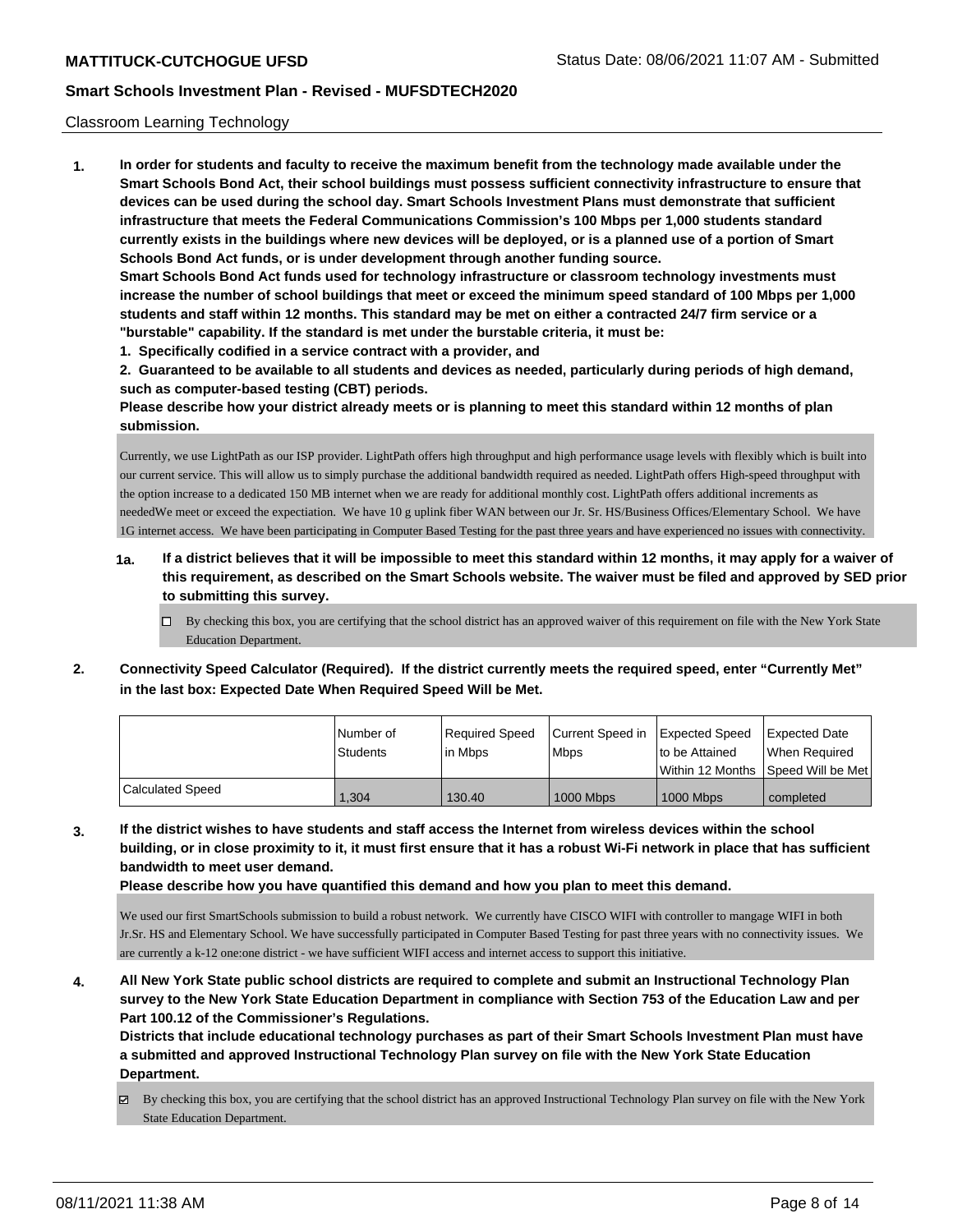#### Classroom Learning Technology

**5. Describe the devices you intend to purchase and their compatibility with existing or planned platforms or systems. Specifically address the adequacy of each facility's electrical, HVAC and other infrastructure necessary to install and support the operation of the planned technology.**

We plan on purchasing additional Chromebooks for student use. Aprroximately (20-21). These Chromebooks would supplement our current k-12 initiative for staff and students.

- **6. Describe how the proposed technology purchases will:**
	- **> enhance differentiated instruction;**
	- **> expand student learning inside and outside the classroom;**
	- **> benefit students with disabilities and English language learners; and**
	- **> contribute to the reduction of other learning gaps that have been identified within the district.**

**The expectation is that districts will place a priority on addressing the needs of students who struggle to succeed in a rigorous curriculum. Responses in this section should specifically address this concern and align with the district's Instructional Technology Plan (in particular Question 2 of E. Curriculum and Instruction: "Does the district's instructional technology plan address the needs of students with disabilities to ensure equitable access to instruction, materials and assessments?" and Question 3 of the same section: "Does the district's instructional technology plan address the provision of assistive technology specifically for students with disabilities to ensure access to and participation in the general curriculum?")**

**In addition, describe how the district ensures equitable access to instruction, materials and assessments and participation in the general curriculum for both SWD and English Language Learners/Multilingual Learners (ELL/MLL) students.**

**Please note: If this plan has been identified as a Remote Learning Plan to be submitted and reviewed on an expedited basis, the district should explain how this plan will facilitate remote and hybrid learning, in lieu of responding to the question above.**

The use of technology can help teachers transform their classrooms, enabling them to customize the curriculum to meet the needs of each student. It provided opportuniies to differentiate homework and motivate students. The use of Chromebooks and GSuite allow students to collaborate and provide meaningful feedback.

Synchronous and asynchronous e-learning is a relatively new concept that schools have shifted toward over the past year. Utilizing both methods allows the learners to successed.

The best part of learning with a teacher and your peers in real-time is learning and working together. Learning together gives learners the ability to engage with the content, the teacher, and each other in ways that asynchronous e-learning cannot match.

Virtual classrooms not only replicate the real classroom experience, but they can improve upon it by offering a suite of collaborative tools that encourage active learning. Tools like breakout rooms, encourage practice and discussion, digital whitboards for interactivity, and screen sharing or teaching others, all work together to bring to life the classroom experience.

Software and online tools are availalble that allows for teachers to make accomodations for ELL and students with disablilites. The use of technology in special educaiton helps break barries and provides students with relevant educational programs. Assistive technology helps students with learning disabilities including computer and tablets that provide speect to text, organizers so they can become more independent. English language learners in particular benefit from the reinforcement of vocabulary and concepts through pictures, graphics and video. They also benefit from being able to use technology to express themselves. Technology helps English language learners find a voice, easing the transition to a new language. Translation software is widely available for teachers to use with students.

The use of technology for formative assessement and online monitoring fosters and enhances multiple modalities of learning and provides equitable access to instructional technology platforms.

**7. Where appropriate, describe how the proposed technology purchases will enhance ongoing communication with parents and other stakeholders and help the district facilitate technology-based regional partnerships, including distance learning and other efforts.**

The use of technology in a one:one synchronous and asynchronous learning gives students and families access to districted facitated parent universities and online professional developmement. Chromebooks provide to faculty and students allow for greater access to online distrancelearning partnerships with teachers centers, MESTRAC, BOCES and other institutions.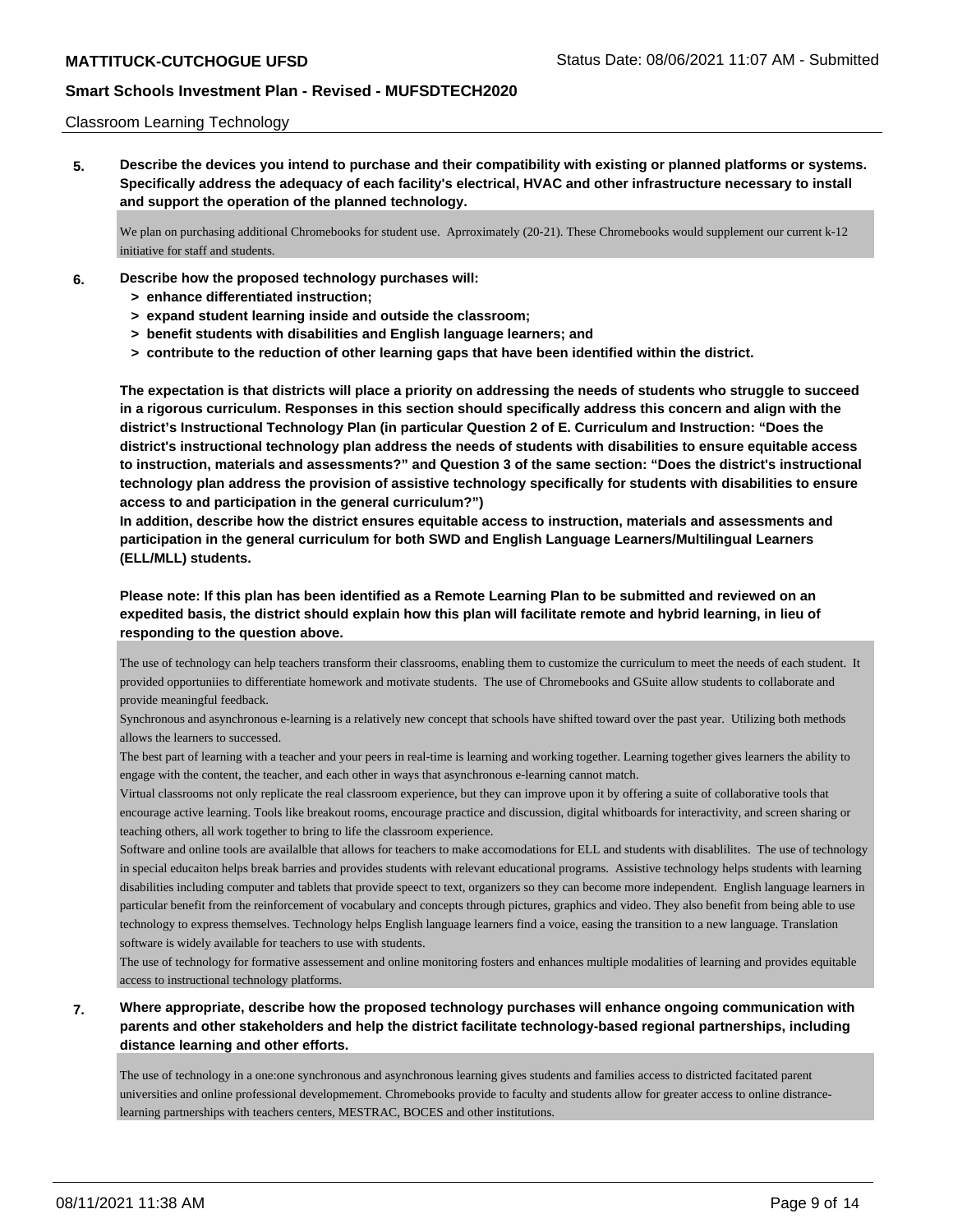#### Classroom Learning Technology

**8. Describe the district's plan to provide professional development to ensure that administrators, teachers and staff can employ the technology purchased to enhance instruction successfully.**

**Note: This response should be aligned and expanded upon in accordance with your district's response to Question 1 of F. Professional Development of your Instructional Technology Plan: "Please provide a summary of professional development offered to teachers and staff, for the time period covered by this plan, to support technology to enhance teaching and learning. Please include topics, audience and method of delivery within your summary."**

# **Please note: If this plan has been identified as a Remote Learning Plan to be submitted and reviewed on an expedited basis, the district should provide a statement confirming that the district has provided or will provide professional development on these devices to its staff, in lieu of responding to the question above.**

The Mattituck-Cutchogue UFSD provides technology support and professional development in many ways. The use of digital connectivity and technology includes data analysis using our own data and data from our local BOCES (BARS, Historical Data, etc). Further we support teach innovation and implementation of ideas from our Library Media Specialists including collaborative platforms such as Google Classroom, Blended Learning, and online learning such as learning.com. We are in the process of using Chromebooks and iPads in our buildings to allow for greater connectivity and collaboration between students and staff. Our vision is to ensure that any use of technology is considered in the context of what is new and better for our students beyond simple efficiency. Having a robust wireless environment will allow us to support the use of technology and the mission of the district to engage our students and educators in collaboration, creativity and critical thinking. We ensure instruction in both digital citizenship and how to use technology for collaboration for learning among our students and our teachers.

Professional development opportunities include:

- ESBOCES Model Schools Trainings
- Summer Tech Institutes
- In-District Service Courses
- (2) Instructional Technology/LMS staff to support and train teachers
- Access to online Conferences such as BOCES LITES, NYSCATE, ASSETNY, FETC
- Professional development bundles purchased along with new sofware for staff training

**9. Districts must contact one of the SUNY/CUNY teacher preparation programs listed on the document on the left side of the page that supplies the largest number of the district's new teachers to request advice on innovative uses and best practices at the intersection of pedagogy and educational technology.**

- By checking this box, you certify that you have contacted the SUNY/CUNY teacher preparation program that supplies the largest number of your new teachers to request advice on these issues.
- **9a. Please enter the name of the SUNY or CUNY Institution that you contacted.**

Stony Brook University

**9b. Enter the primary Institution phone number.**

631 632-7066

**9c. Enter the name of the contact person with whom you consulted and/or will be collaborating with on innovative uses of technology and best practices.**

Robert Manglone

**10. To ensure the sustainability of technology purchases made with Smart Schools funds, districts must demonstrate a long-term plan to maintain and replace technology purchases supported by Smart Schools Bond Act funds. This sustainability plan shall demonstrate a district's capacity to support recurring costs of use that are ineligible for Smart Schools Bond Act funding such as device maintenance, technical support, Internet and wireless fees, maintenance of hotspots, staff professional development, building maintenance and the replacement of incidental items. Further, such a sustainability plan shall include a long-term plan for the replacement of purchased devices and equipment at the end of their useful life with other funding sources.**

By checking this box, you certify that the district has a sustainability plan as described above.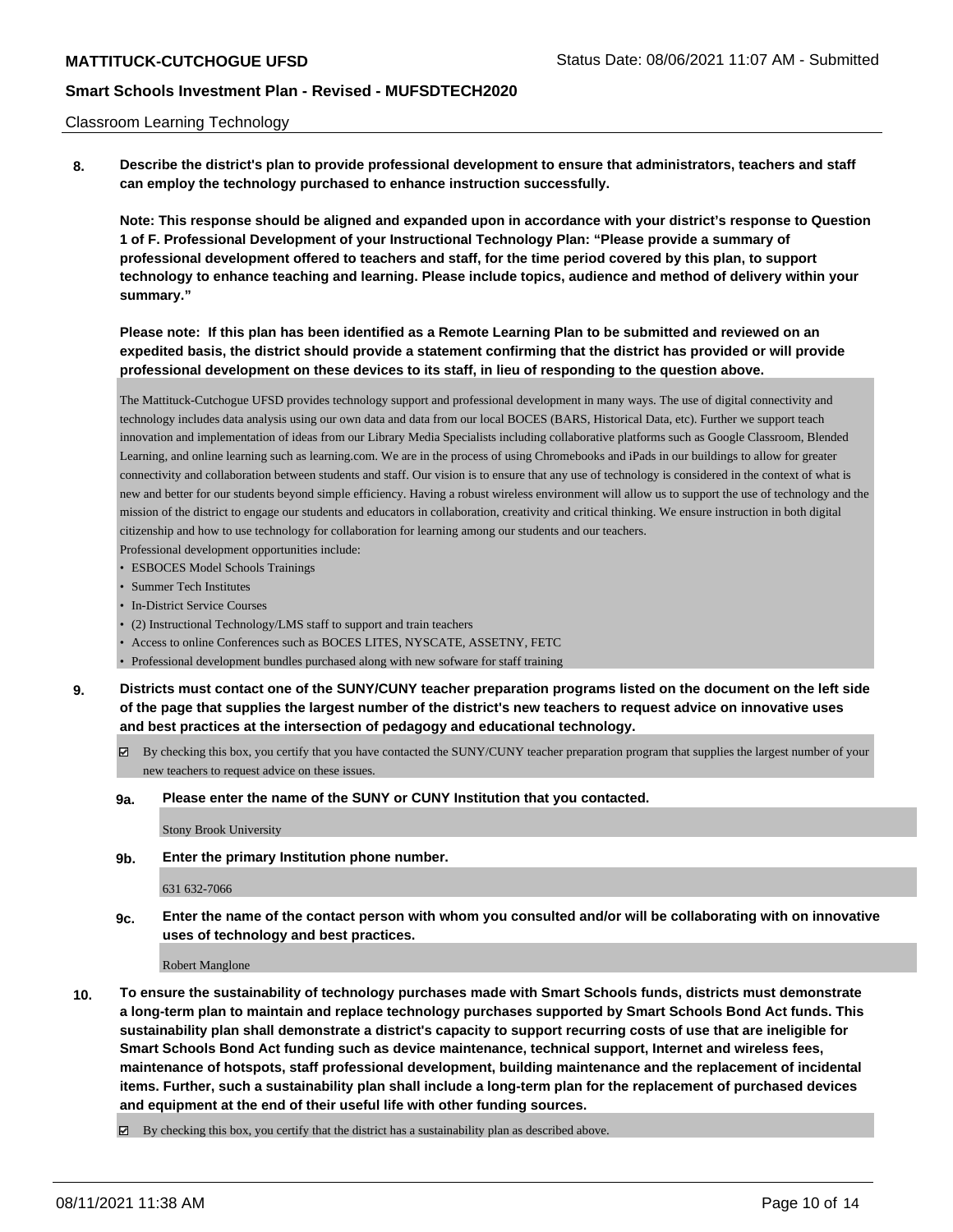Classroom Learning Technology

**11. Districts must ensure that devices purchased with Smart Schools Bond funds will be distributed, prepared for use, maintained and supported appropriately. Districts must maintain detailed device inventories in accordance with generally accepted accounting principles.**

 $\boxtimes$  By checking this box, you certify that the district has a distribution and inventory management plan and system in place.

**12. Please detail the type, quantity, per unit cost and total cost of the eligible items under each sub-category.**

| Select the allowable expenditure<br>type.<br>Repeat to add another item under<br>each type. | Item to be Purchased | Quantity | Cost per Item | <b>Total Cost</b> |
|---------------------------------------------------------------------------------------------|----------------------|----------|---------------|-------------------|
| <b>Laptop Computers</b>                                                                     | Chromebooks          | 21       | 367.00        | 7,707.00          |
|                                                                                             |                      | 21       | 367.00        | 7,707             |

#### **13. Final 2014-15 BEDS Enrollment to calculate Nonpublic Sharing Requirement (no changes allowed.)**

|            | <b>I Public Enrollment</b> | Nonpublic Enrollment | <b>Total Enrollment</b> | Nonpublic<br>l Percentage |
|------------|----------------------------|----------------------|-------------------------|---------------------------|
| Enrollment | 1,304                      |                      | 1.304.00                | 0.00                      |

#### **14. If you are submitting an allocation for Classroom Learning Technology complete this table.**

|                          | Public School Sub-Allocation | <b>Estimated Nonpublic Loan</b><br>Amount<br>(Based on Percentage Above) | <b>Estimated Total Public and</b><br>Nonpublic Sub-Allocation |
|--------------------------|------------------------------|--------------------------------------------------------------------------|---------------------------------------------------------------|
| Interactive Whiteboards  | 0.00                         | 0.00                                                                     | 0.00                                                          |
| <b>Computer Servers</b>  | 0.00                         | 0.00                                                                     | 0.00                                                          |
| <b>Desktop Computers</b> | 0.00                         | 0.00                                                                     | 0.00                                                          |
| <b>Laptop Computers</b>  | 7,707.00                     | 0.00                                                                     | 7,707.00                                                      |
| <b>Tablet Computers</b>  | 0.00                         | 0.00                                                                     | 0.00                                                          |
| <b>Other Costs</b>       | 0.00                         | 0.00                                                                     | 0.00                                                          |
| Totals:                  | 7,707.00                     | 0                                                                        | 7,707                                                         |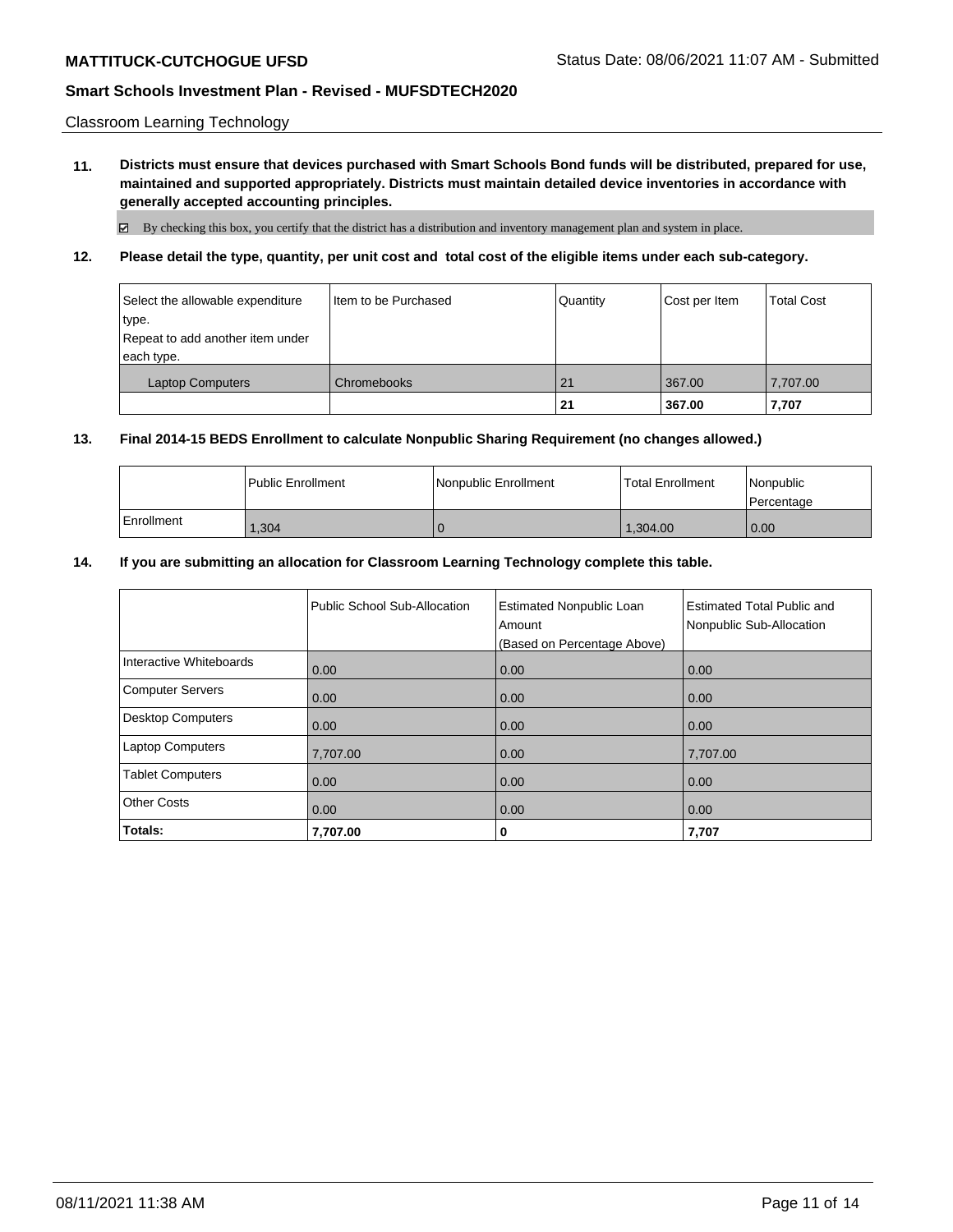#### Pre-Kindergarten Classrooms

**1. Provide information regarding how and where the district is currently serving pre-kindergarten students and justify the need for additional space with enrollment projections over 3 years.**

(No Response)

- **2. Describe the district's plan to construct, enhance or modernize education facilities to accommodate prekindergarten programs. Such plans must include:**
	- **Specific descriptions of what the district intends to do to each space;**
	- **An affirmation that new pre-kindergarten classrooms will contain a minimum of 900 square feet per classroom;**
	- **The number of classrooms involved;**
	- **The approximate construction costs per classroom; and**
	- **Confirmation that the space is district-owned or has a long-term lease that exceeds the probable useful life of the improvements.**

(No Response)

**3. Smart Schools Bond Act funds may only be used for capital construction costs. Describe the type and amount of additional funds that will be required to support ineligible ongoing costs (e.g. instruction, supplies) associated with any additional pre-kindergarten classrooms that the district plans to add.**

(No Response)

**4. All plans and specifications for the erection, repair, enlargement or remodeling of school buildings in any public school district in the State must be reviewed and approved by the Commissioner. Districts that plan capital projects using their Smart Schools Bond Act funds will undergo a Preliminary Review Process by the Office of Facilities Planning.**

**Please indicate on a separate row each project number given to you by the Office of Facilities Planning.**

| Project Number |  |
|----------------|--|
| (No Response)  |  |
|                |  |

**5. Please detail the type, quantity, per unit cost and total cost of the eligible items under each sub-category.**

| Select the allowable expenditure | Item to be purchased | Quantity      | Cost per Item | <b>Total Cost</b> |
|----------------------------------|----------------------|---------------|---------------|-------------------|
| type.                            |                      |               |               |                   |
| Repeat to add another item under |                      |               |               |                   |
| each type.                       |                      |               |               |                   |
| (No Response)                    | (No Response)        | (No Response) | (No Response) | 0.00              |
|                                  |                      | o             | 0.00          | u                 |

**6. If you have made an allocation for Pre-Kindergarten Classrooms, complete this table. Note that the calculated Total at the bottom of the table must equal the Total allocation for this category that you entered in the SSIP Overview overall budget.**

|                                          | Sub-Allocation |
|------------------------------------------|----------------|
| Construct Pre-K Classrooms               | (No Response)  |
| Enhance/Modernize Educational Facilities | (No Response)  |
| <b>Other Costs</b>                       | (No Response)  |
| Totals:                                  | 0.00           |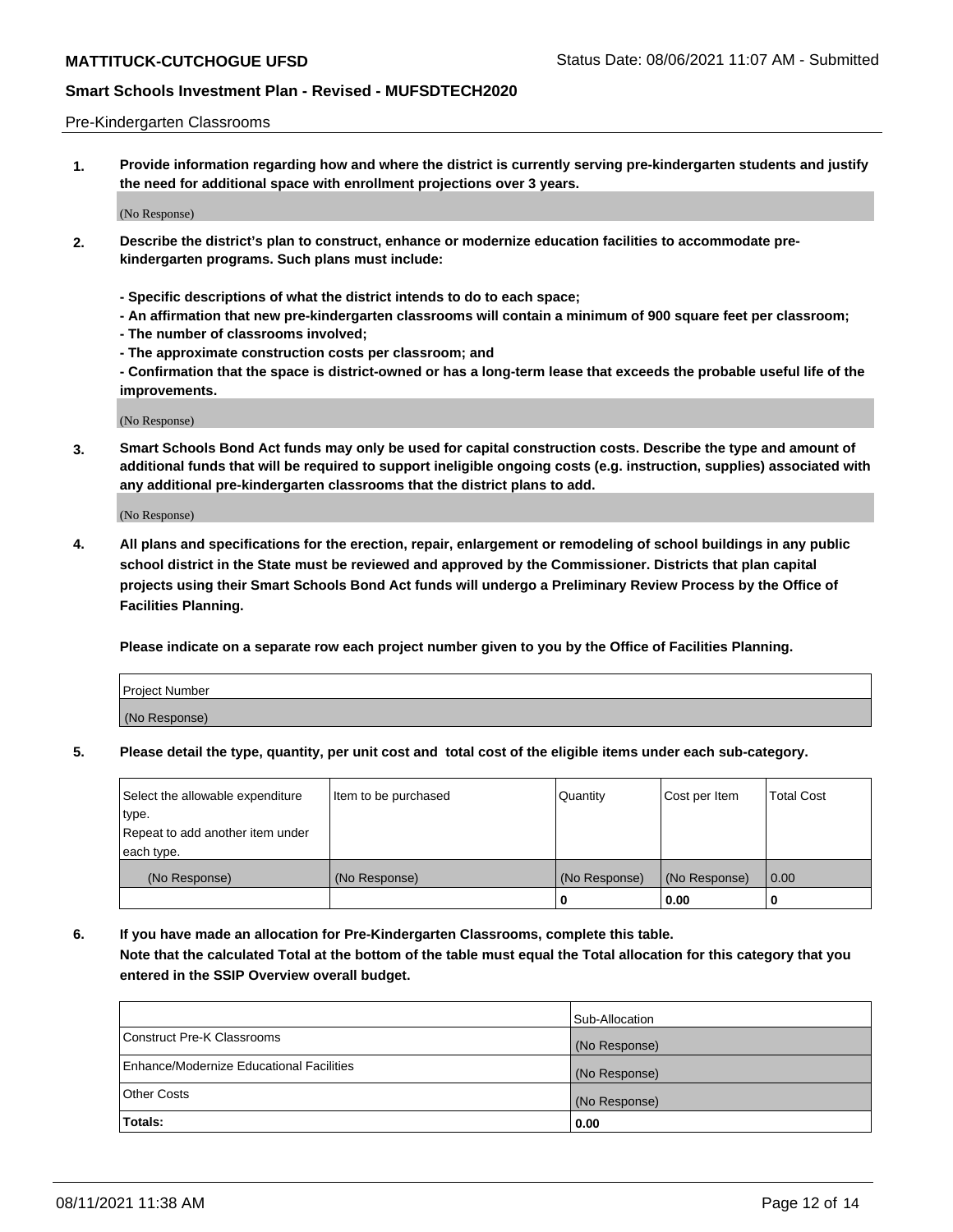Replace Transportable Classrooms

**1. Describe the district's plan to construct, enhance or modernize education facilities to provide high-quality instructional space by replacing transportable classrooms.**

(No Response)

**2. All plans and specifications for the erection, repair, enlargement or remodeling of school buildings in any public school district in the State must be reviewed and approved by the Commissioner. Districts that plan capital projects using their Smart Schools Bond Act funds will undergo a Preliminary Review Process by the Office of Facilities Planning.**

**Please indicate on a separate row each project number given to you by the Office of Facilities Planning.**

| Project Number |  |
|----------------|--|
|                |  |
| (No Response)  |  |

**3. For large projects that seek to blend Smart Schools Bond Act dollars with other funds, please note that Smart Schools Bond Act funds can be allocated on a pro rata basis depending on the number of new classrooms built that directly replace transportable classroom units.**

**If a district seeks to blend Smart Schools Bond Act dollars with other funds describe below what other funds are being used and what portion of the money will be Smart Schools Bond Act funds.**

(No Response)

**4. Please detail the type, quantity, per unit cost and total cost of the eligible items under each sub-category.**

| Select the allowable expenditure | Item to be purchased | Quantity      | Cost per Item | Total Cost |
|----------------------------------|----------------------|---------------|---------------|------------|
| ∣type.                           |                      |               |               |            |
| Repeat to add another item under |                      |               |               |            |
| each type.                       |                      |               |               |            |
| (No Response)                    | (No Response)        | (No Response) | (No Response) | 0.00       |
|                                  |                      | u             | 0.00          |            |

**5. If you have made an allocation for Replace Transportable Classrooms, complete this table. Note that the calculated Total at the bottom of the table must equal the Total allocation for this category that you entered in the SSIP Overview overall budget.**

|                                                | Sub-Allocation |
|------------------------------------------------|----------------|
| Construct New Instructional Space              | (No Response)  |
| Enhance/Modernize Existing Instructional Space | (No Response)  |
| Other Costs                                    | (No Response)  |
| Totals:                                        | 0.00           |